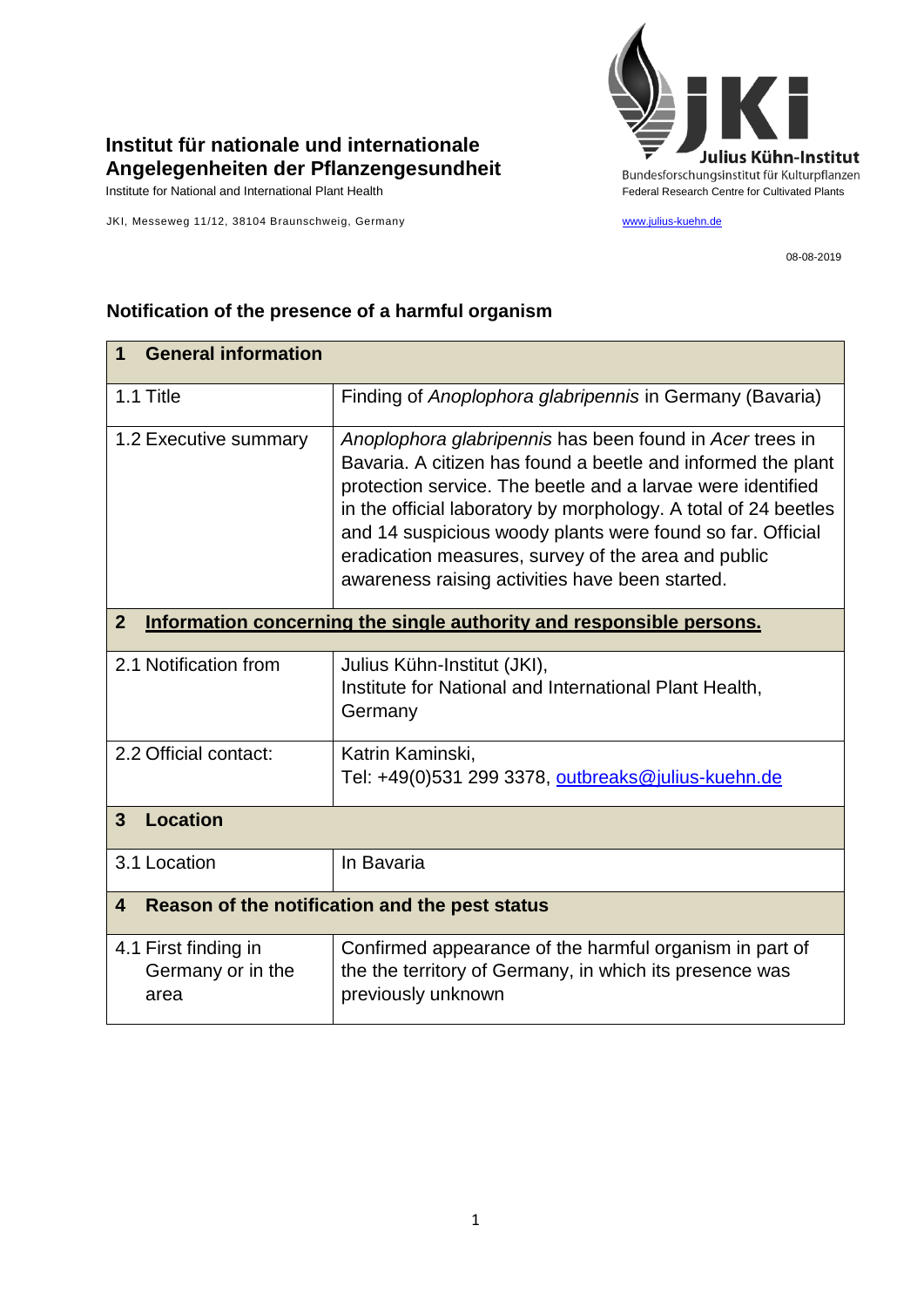| 4.2 Pest status of the area where the harmful<br>organism has been found present, after<br>the official confirmation.                 | Transient, actionable, under<br>eradication                                                                                         |  |  |
|---------------------------------------------------------------------------------------------------------------------------------------|-------------------------------------------------------------------------------------------------------------------------------------|--|--|
| 4.3 Pest status in Germany before the official<br>confirmation of the presence, or<br>suspected presence, of the harmful<br>organism. | Transient, actionable, under<br>eradication                                                                                         |  |  |
| 4.4 Pest status in Germany after the official<br>confirmation of the presence of the<br>harmful organism.                             | Transient, actionable, under<br>eradication                                                                                         |  |  |
| Finding, sampling, testing and confirmation of the harmful organism.<br>$5\phantom{.0}$                                               |                                                                                                                                     |  |  |
| 5.1 How the presence or appearance of the<br>harmful organism was found.                                                              | Information submitted by citizen                                                                                                    |  |  |
| 5.2 Date of finding:                                                                                                                  | 05-08-2019                                                                                                                          |  |  |
| 5.3 Sampling for laboratory analysis.                                                                                                 | 05-08-2019                                                                                                                          |  |  |
| 5.4 Name and address of the Laboratory                                                                                                | Bayerische Landesanstalt für<br>Landwirtschaft (LfL) - Instiut für<br>Pflanzenschutz<br>Lange Point 10<br>85354 Freising<br>Germany |  |  |
| 5.5 Diagnostic method                                                                                                                 | Morphology                                                                                                                          |  |  |
| 5.6 Date of official confirmation of the<br>harmful organism's identity.                                                              | 06-08-2019                                                                                                                          |  |  |
| Infested area, and the severity and source of the outbreak in that area.<br>6                                                         |                                                                                                                                     |  |  |
| 6.1 Size and delimitation of the infested<br>area.                                                                                    | 14 suspicious woody plants                                                                                                          |  |  |
| 6.2 Characteristics of the infested area and<br>its vicinity.                                                                         | Open air - public green and private<br>gardens: Plants already planted, not<br>to be reproduced or moved                            |  |  |
| 6.3 Host plants in the infested area and its<br>vicinity                                                                              | Various woody plants are growing in<br>the surroundings.                                                                            |  |  |
| 6.4 Infested plant(s), plant product(s) and<br>other object(s).                                                                       | Acer                                                                                                                                |  |  |